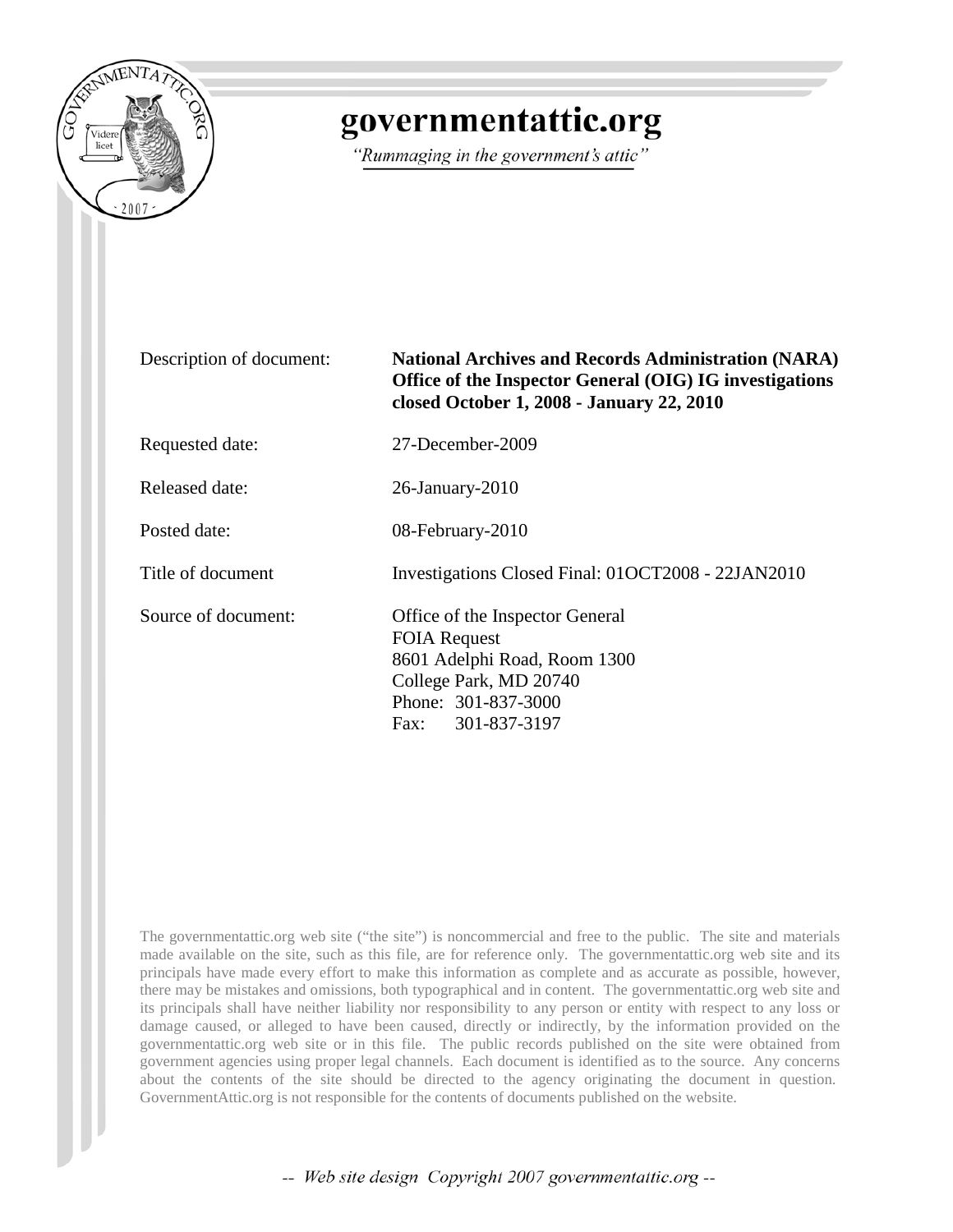*National Archives and Records Administration* 



*Office of the Inspector General* 

*8601 Adelphi Road, Suite 1300 College Park, Maryland 20740* 

January 26,2010

VIA EMAIL

Re: Your FOIA request for a list of all OIG investigations closed since October 1, 2008 (OIG FOIA 10-03)

This is in response to your December 27, 2009 letter requesting "a printout of the IG investigations closed since October 1,2008." While the IG does not generally maintain such a list, one was generated as a courtesy for you. The list was processed on January 22,2010 and includes investigations closed to that date. I have reviewed the list generated by the Office of the Inspector General (OIG) at the National Archives and Records Administration (NARA), and provided a redacted copy.

Redactions to the investigation list fall under exemptions  $(b)(6)$  and  $(b)(7)(C)$  to the Freedom of Information Act (FOIA). Redactions pursuant to exemption  $(b)(6)$  and  $(b)(7)(C)$  included information that constituted a clearly unwarranted invasion of personal privacy and/or records compiled for law enforcement purposes that could reasonably be expected to constitute an unwarranted invasion of personal privacy. Please note that the redactions were done by "whiting out" the relevant information and replacing it with a line. All lines without a specific exemption number written in the area are redactions under  $(b)(6)$  and  $(b)(7)(C)$ .

While your request has been granted substantively, you have the right to administratively appeal the denial of the redacted material by writing to the Archivist, National Archives and Records Administration, 8601 Adelphi Road, College Park, MD, 20740, within 35 calendar days of the date of this letter. If you choose to appeal, your appeal letter and its envelope should be clearly marked "Freedom of Information Act Appeal," and you should explain why you believe NARA should release the withheld information.

If you have immediate questions, you may contact me directly at 301-837-1966 or john,simms@nara.gov. Thank you for contacting the National Archives and Records Administration Office of Inspector General.

Sincerely,

erely,

John M. Simms Counsel to the Inspector General National Archives & Records Administration

Enclosure